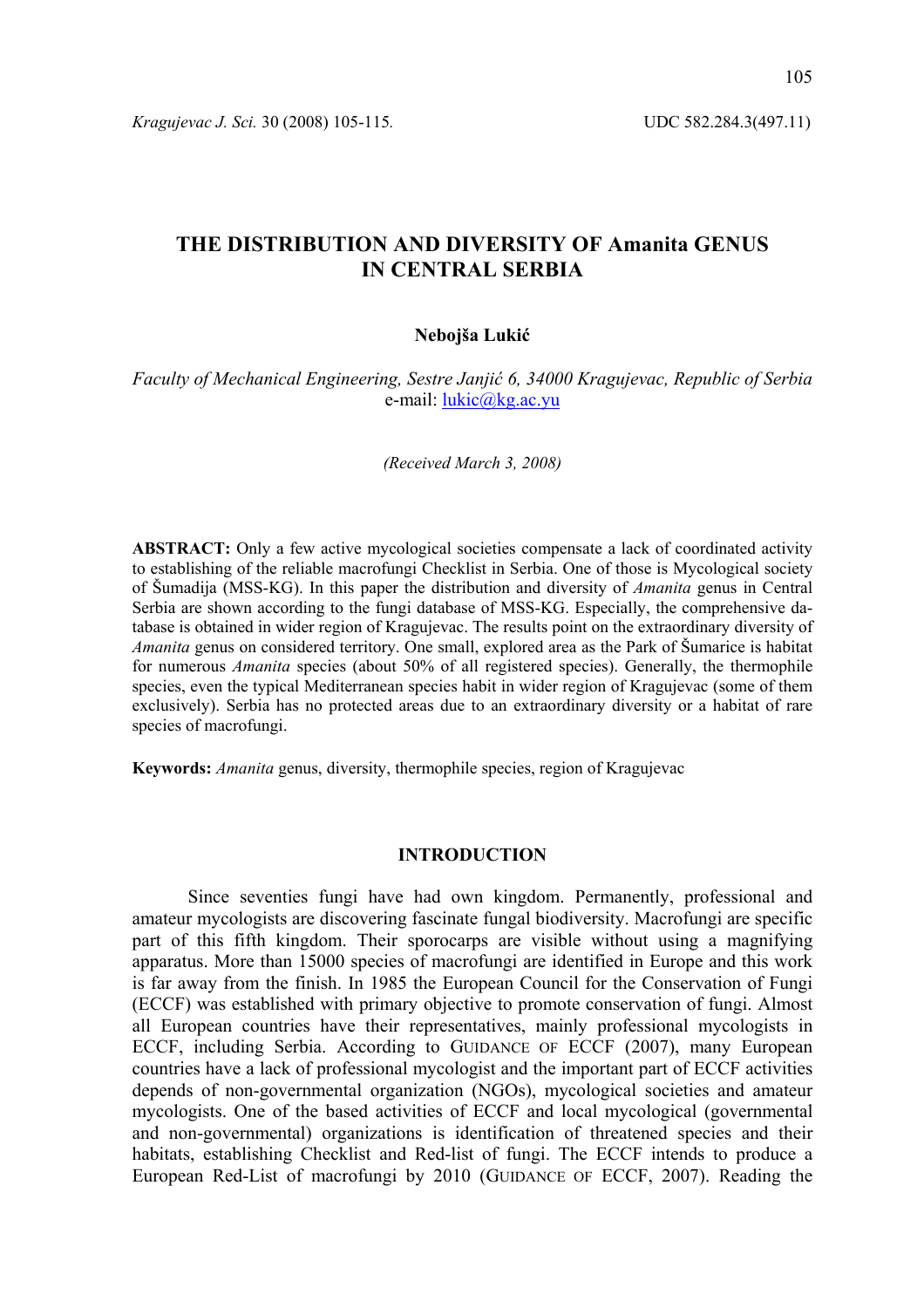ECCF reports from Serbia compiled by IVANČEVIĆ (2000) and (2006) it can be founded that the most activities of inventorying, mapping and conservation of macrofungi were carried out by NGOs. There are two the most active NGOs: Mycological Society of Serbia (including professional mycologists, Belgrade, MSS-BG) and Mycological Society of Šumadija (Kragujevac). These two organizations carried out the Serbia inventorying of threatened macrofungi from ECCF list of 33 very rare species prepared for Bern convention (ECCF, 33 threatened fungi in Europe, 2003). The nine species from ECCF list of 33 are detected in Serbia territory. Unfortunately, those activities are not supported and financed by Serbian government without exception. The facts are: Serbia has no an official Red list of macrofungi (the unofficial Red list is prepared by IVANČEVIĆ, 1998) and any following low. Since 2005 the 15 macrofungi species are protected partially from picking and collecting (SL. GLASNIK RS 31/05). Coordination of inventorying and mapping of macrofungi between NGOs does not exist. There is no an organized and strictly defined activity of fungi identifying, exicats keeping and forming of the national fungi database. Despite those facts the Mycological Society of Šumadija (MSS-KG) is carrying out the inventorying of macrofungi in central Serbia, permanently. There are some of the recent results.

#### **METHODS**

The inventorying of macrofungi is capacious work that demands a good organization, a scientific approach, a lot of time and a serious work on terrain. The MSS-KG disposes with the numerous memberships and a good organization. The illustration for this is seven fungi exposures realized on Faculty of Natural Science in Kragujevac. In Serbia up to 1993 only 650 macrofungi species are identified officially (IVANČEVIĆ 2002). There are many taxa that demand revising. The MSS-KG possesses about 700 macrofungi identified species. Unfortunately beside the quality photographs and systematic notation there are no exicats saved (no space and conditions). The fungi exposure in Kragujevac is only one in Serbia where the members of MSS-BG are not the identifiers of fungi samples. Wider region of Kragujevac abounds with quality forest terrains, mainly with *Quercus* spp.

The mushroom samples have been studied using all necessary equipments (microscope, chemical reagents) and literature. *Amanita* genus is the most interested part of Amanitales order and Amanitaceae family. This genus includes the excellent edible species (*A. ceasarea* (Scopoli: Fr.) Persoon) as well as the most poisonous European species (*A. phalloides* (Vaill. ex Fr.) Link, *A. verna* (Bull.: Fr.) Lamarck and *A. virosa* (Lamarck) Bertillon). The disposable literature (COURTECUISSE, 1995 and 1999; JORDAN, 2004; MOSER, 1983; and especially GALLI, 2001) has provided a correct identification of the founded samples.

#### **RESULTS**

The fungi samples of *Amanita* genus were collected on numerous locations near to the urban zone of Kragujevac (radius of 15 km), on two locations in the urban zone (City park and Šumarice park) as well as on the mountains Kopaonik, Rudnik, Gledićke planine, Goč and Maljen. Number of visits to the particularly location is smaller with increasing the distance from Kragujevac. In table 1 the number of visits to defined location within last five years of investigation is shown.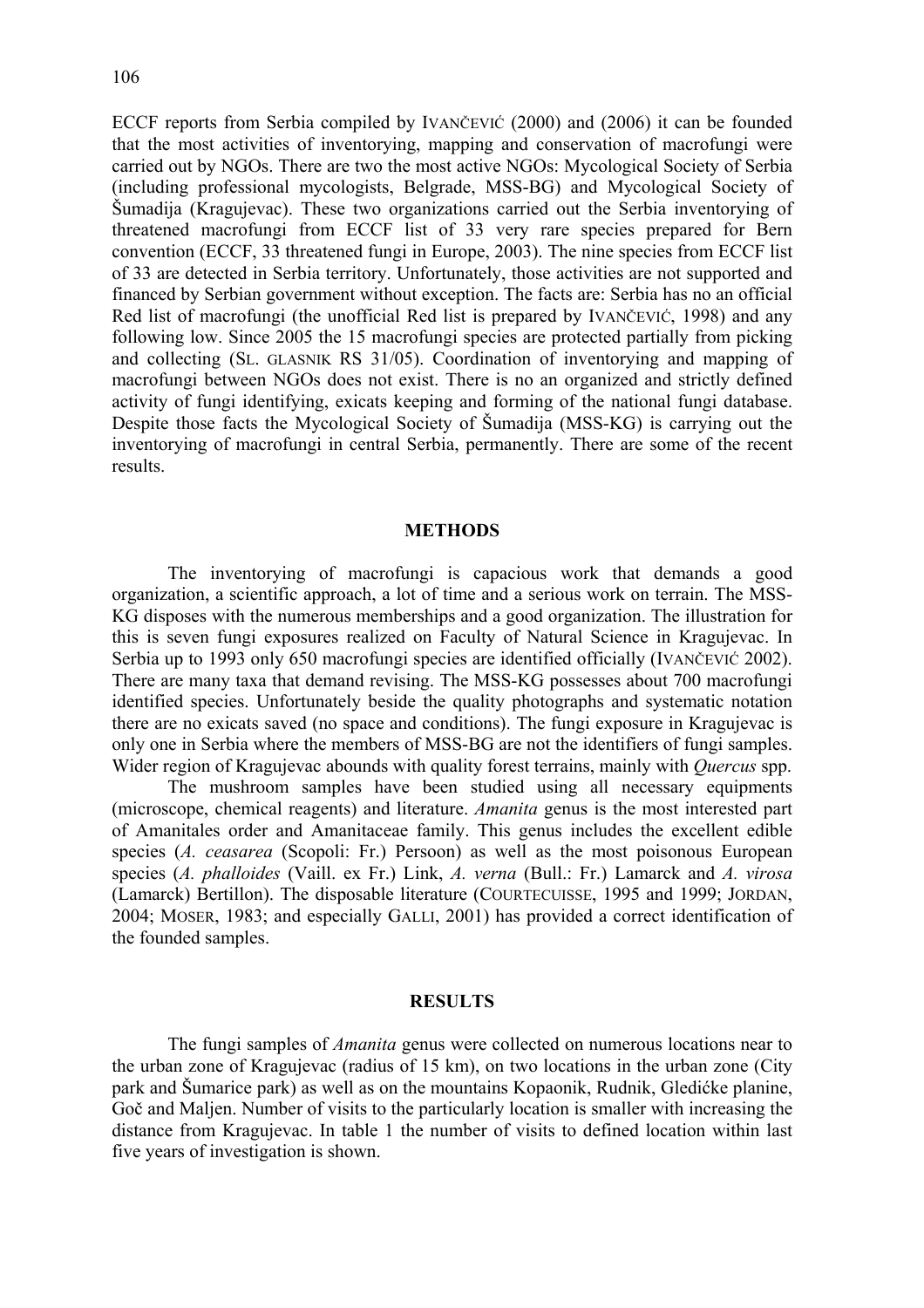| Location                                       |       | <b>Number of visits</b> |
|------------------------------------------------|-------|-------------------------|
| Urban zone (City park, and Šumarice park) (KG) | >200  |                         |
| Periphery of Kragujevac (15 km radius)         | (KGP) | >200                    |
| Mountain of Gledič                             | (GP)  | >20                     |
| Mountain of Rudnik                             | 'R)   | >20                     |
| Mountain of Goč                                | (j)   | 10                      |
| Mountain of Maljen (Divčibare)                 | `M)   |                         |
| Mountain of Kopaonik                           | K.    |                         |

Table 1 Frequency of site visit

According to the frequency classes of sporocarps appearance, the approach of COURTECUISSE & DUHEM (1995) has been accepted. This approach considers eight frequency classes: EC-extremely common; VC-very common; C-common; F-frequent; Sscarce; R-rare; VR-very rare and ER-extremely rare. In literature, similar methods can be found with seven frequency classes (MARRIOTT, 2005). According to the total number of reliable finding of *Amanita* species, the every particular frequency class has been adopted. In addition, the frequency classes are different depending of a terrain altitude. Two altitude classes have been considered: LA-lower altitude and HA-higher altitude. A fungal diversity can be shown as diversity in particular territory for all macrofungi species, for particular fungal life strategy (saprophyte, mycorrhizal or parasite), (HENKEL *et al.*, 2002), for defined family or genus (SIPPOLA *et al.*, 2005) or for defined mycorrhizal host (KRPATA *et al.*, 2007). Other approaches of fungal diversity are also possible. The presented *Amanita* diversity in central Serbia by MSS-KG is very detailed, reliable and comprehensive for wider region of Kragujevac but for the rest territory involved, an additional reserch is needed. The distribution and diversity of Amanita genus in central Serbia according to the database of MSS-KG are shown in Table 2. The recognised mycorrhizal host and month of record for any Amanita species are also shown in Table 2.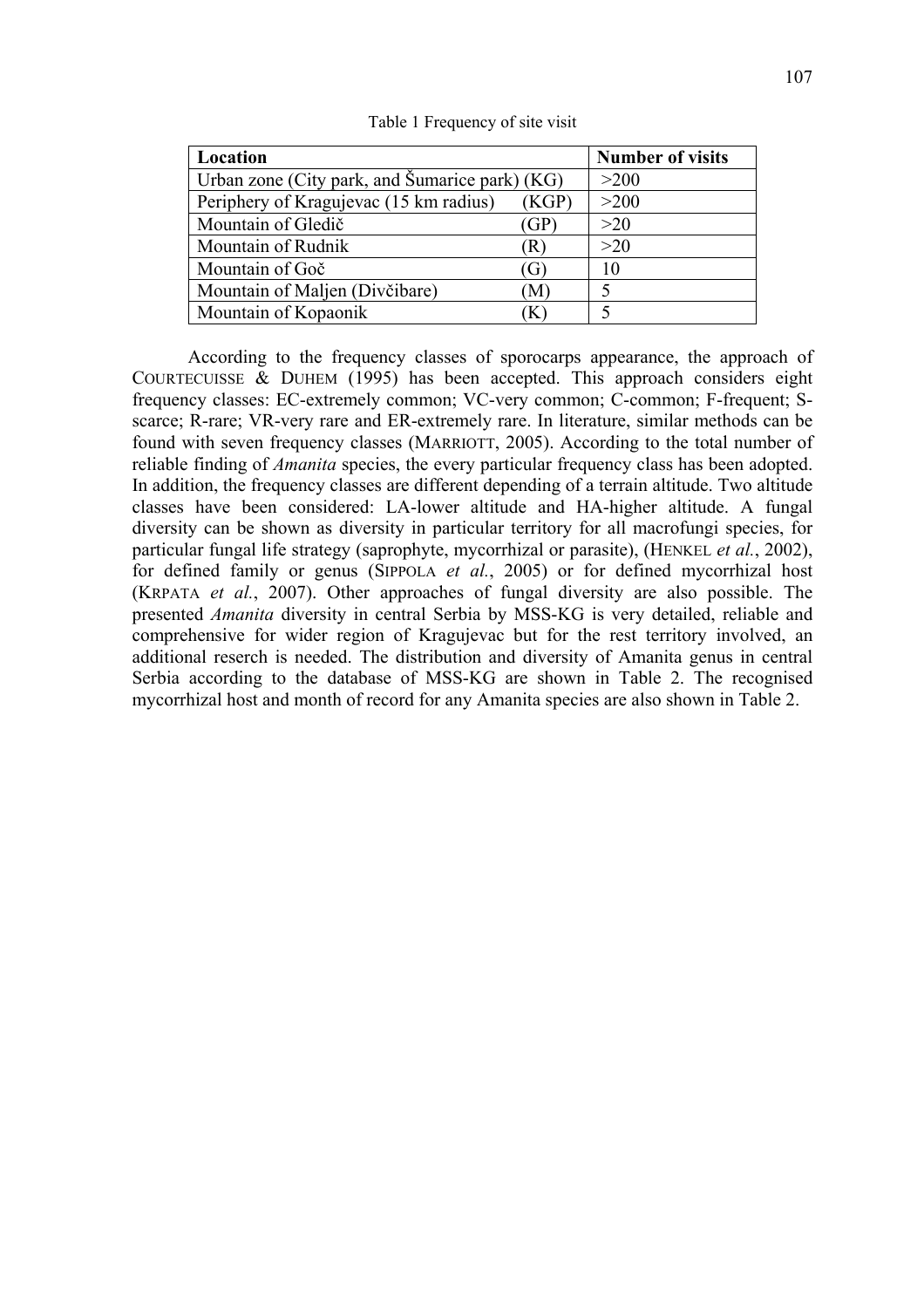| No. of         | <b>Species</b>       | <b>Subgenus and</b> | <b>Synonym</b> | Location    | Mycorrhiza | <b>Month of</b> | Frequency  | Note |
|----------------|----------------------|---------------------|----------------|-------------|------------|-----------------|------------|------|
| sp.            |                      | section             |                |             | with       | record          | class      |      |
| $\mathbf{1}$   | A. caesarea          | Amanita Singer      |                | KG,         | Quercus    | VI-XI           | $F-S(LA)$  |      |
|                | (Scopoli: Fr.)       | Caesareae Singer    |                | KGP, GP,    |            |                 |            |      |
|                | Persoon              |                     |                | $\mathbf R$ |            |                 |            |      |
| $\overline{2}$ | A. vaginata (Bull.:  | Amanita Singer      |                | KG,         | Quercus    | $V-X$           | $F-S$      |      |
|                | Fr.) Lam.            | Vaginatae (Fr.)     |                | KGP, M,     |            |                 |            |      |
|                |                      | Quel.               |                | GP, R       |            |                 |            |      |
| $\overline{3}$ | A. vaginata var.     | Amanita Singer      |                | KG, GP,     | Quercus    | $VI$ -IX        | $R-VR(LA)$ |      |
|                | alba (De Seynes)     | Vaginatae (Fr.)     |                | M           |            |                 |            |      |
|                | Gillet               | Quel.               |                |             |            |                 |            |      |
| $\overline{4}$ | A. fulva (Schaeffer) | Amanita Singer      |                | KG,         | Quercus    | $VII-IX$        | $S-R(LA)$  |      |
|                | Fr.                  | Vaginatae (Fr.)     |                | KGP, GP     |            |                 |            |      |
|                |                      | Quel.               |                |             |            |                 |            |      |
| 5              | A. crocea (Quel.)    | Amanita Singer      |                | K           | Picea      | X               | S(HA)      |      |
|                | Singer               | Vaginatae (Fr.)     |                |             |            |                 |            |      |
|                |                      | Quel.               |                |             |            |                 |            |      |
| 6              | A. crocea var.       | Amanita Singer      |                | KG, GP,     | Quercus    | $VIII$ -IX      | $S-VR(LA)$ |      |
|                | subnudipes           | Vaginatae (Fr.)     |                | $\mathbf R$ |            |                 |            |      |
|                | Romagnesi            | Quel.               |                |             |            |                 |            |      |
| $\overline{7}$ | A. battarrae (Boud.) | Amanita Singer      |                | <b>KGP</b>  | Quercus    | $\mathbf{IX}$   | $R-VR(LA)$ |      |
|                | Bon                  | Vaginatae (Fr.)     |                |             |            |                 |            |      |
|                |                      | Quel.               |                |             |            |                 |            |      |
| 8              | A. magnivolvata      | Amanita Singer      |                | <b>KGP</b>  | Quercus    | <b>VI</b>       | $R-VR(LA)$ |      |
|                | Aalto                | Vaginatae (Fr.)     |                |             |            |                 |            |      |
|                |                      | Quel.               |                |             |            |                 |            |      |
| 9              | A. pachyvolvata      | Amanita Singer      |                | KGP, R      | Quercus    | VI-IX           | $R-VR(LA)$ |      |
|                | (Bon) Krieglsteiner  | Vaginatae (Fr.)     |                |             |            |                 |            |      |
|                |                      | Quel.               |                |             |            |                 |            |      |

# Table 2 The distribution and diversity of *Amanita* genus in central Serbia according to the database of MSS-KG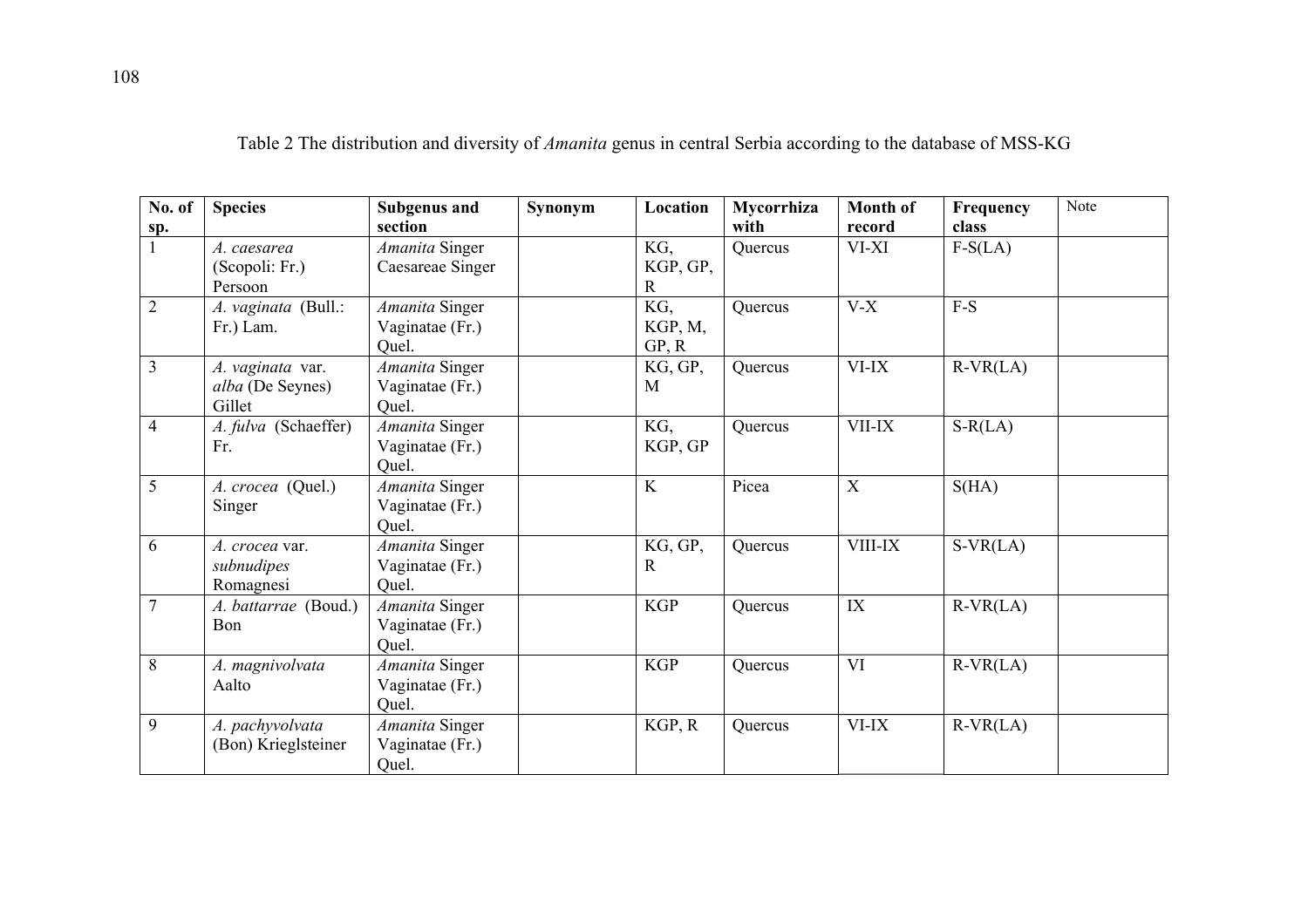| $\overline{10}$ | A. lividopallescens<br>(Secr. ex Gillet)<br>Seyot | Amanita Singer<br>Vaginatae (Fr.)<br>Quel. |                                                                         | <b>KGP</b>               | Quercus                           | $\overline{\mathsf{V}}$ | $VR-ER(LA)$          |                    |
|-----------------|---------------------------------------------------|--------------------------------------------|-------------------------------------------------------------------------|--------------------------|-----------------------------------|-------------------------|----------------------|--------------------|
| 11              | A. spadicea Persoon                               | Amanita Singer<br>Vaginatae (Fr.)<br>Quel. |                                                                         | K                        | Picea                             | $\mathbf X$             | $S-R(HA)$            |                    |
| $\overline{12}$ | A. argentea<br>Huijsman                           | Amanita Singer<br>Vaginatae (Fr.)<br>Quel. |                                                                         | $\overline{\text{KGP}}$  | Quercus                           | $IX-X$                  | $R-VR(LA)$           |                    |
| 13              | A. mairei Foley                                   | Amanita Singer<br>Vaginatae (Fr.)<br>Quel. |                                                                         | $\overline{\mathrm{KG}}$ | Quercus                           | IX                      | VR(LA)               | Incomplete<br>data |
| 14              | A. ceciliae<br>(Berkeley &<br>Broome) Bas         | Amanita Singer<br>Inauratae Bon            | A.strangulata<br>$(Fr.)$ Quel.,<br>A. inaurata<br>Secretan ex<br>Gillet | $\overline{KG}$          | Quercus                           | IX                      | $R-VR(LA)$           |                    |
| $\overline{15}$ | A. submembranacea<br>(Bon) Groger                 | Amanita Singer<br>Inauratae Bon            |                                                                         | K                        | Picea                             | $\overline{X}$          | $F-S(HA)$            |                    |
| 16              | A. beckeri Huijsman                               | Amanita Singer<br>Inauratae Bon            |                                                                         | $\overline{KG}$          | Quercus                           | VII-X                   | $S-R(LA)$            |                    |
| 17              | A. muscaria (L.: Fr.)<br>Persoon                  | Amanitaria (Gilb.)<br>Gilb.                |                                                                         | K, M, G,<br>$\mathbf R$  | Fagus,<br>Betula, Picea,<br>Abies | $IX-X$                  | $CC-F(HA)$<br>ER(LA) |                    |
| 18              | A. muscaria var.<br>aureola Boudier               | Amanitaria (Gilb.)<br>Gilb.                |                                                                         | G, K                     | Fagus, Picea,<br>Abies            | $\mathbf X$             | $S-R(HA)$            |                    |
| 19              | A. regalis (Fr.: Fr.)<br>Michael                  | Amanitaria (Gilb.)<br>Gilb.                |                                                                         | G                        | Fagus, Abies                      | $\mathbf X$             | $VR-ER(HA)$          |                    |
| 20              | A. junquillea Quel.                               | Amanitaria (Gilb.)<br>Gilb.                | A.gemmata<br>(Fr.) Gillet                                               | $\overline{K}$           | Picea                             | $\overline{X}$          | $S-R(HA)$            |                    |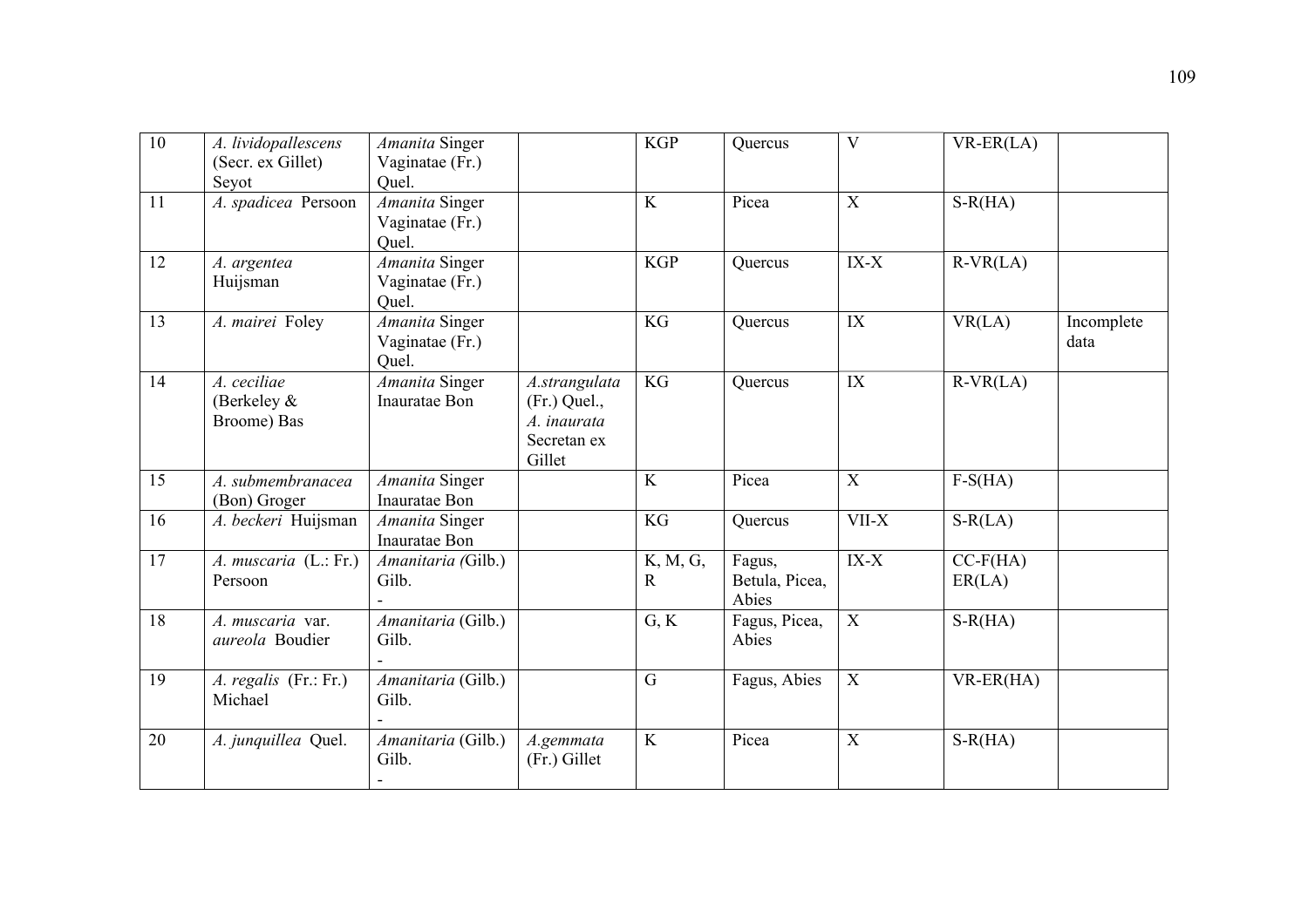| $\overline{21}$ | A. eliae Quel.                                                      | Amanitaria (Gilb.)<br>Gilb.                        |                                                                | GP, KGP                          | Quercus                            | V,VI,IX       | $R-VR(LA)$  |  |
|-----------------|---------------------------------------------------------------------|----------------------------------------------------|----------------------------------------------------------------|----------------------------------|------------------------------------|---------------|-------------|--|
| 22              | A. pantherina (De<br>Candolle: Fr.)<br>Krombholz                    | Amanitaria (Gilb.)<br>Gilb.                        |                                                                | KG,<br>KGP, GP,<br>R, G, K       | Quercus,<br>Picea, Fagus,<br>Abies | $V-X$         | F(LA)       |  |
| 23              | A. rubescens<br>Persoon                                             | Lepidella (Gilb.)<br>Vesely<br>Validae (Fr.) Quel. |                                                                | KG,<br>KGP, R.<br>GP, M          | Quercus,<br>Fagus, Pinus           | $VI-X$        | $C-F(LA)$   |  |
| 24              | A. spissa (Fr.)<br>Kummer                                           | Lepidella (Gilb.)<br>Vesely<br>Validae (Fr.) Quel. |                                                                | KG, M,<br>G, K                   | Pinus, Picea,<br>Abies, Fagus      | VII-X         | $F-R$       |  |
| 25              | A. spissa var. exelsa<br>(Fr.: Fr.) Dorfelt $&$<br>Roth             | Lepidella (Gilb.)<br>Vesely<br>Validae (Fr.) Quel. |                                                                | KG, M                            | Pinus                              | $\mathbf X$   | VR(LA)      |  |
| 26              | A. spissa var. valida<br>(Fr.) Dorfelt & Roth                       | Lepidella (Gilb.)<br>Vesely<br>Validae (Fr.) Quel. |                                                                | K                                | Picea                              | $\mathbf{IX}$ | VR(HA)      |  |
| $\overline{27}$ | A. franchetii<br>(Boudier) Fayod                                    | Lepidella (Gilb.)<br>Vesely<br>Validae (Fr.) Quel. | A.aspera auct.<br>pl. non Pers.,<br>A.queletii Bon<br>& Dennis | KG,<br>KGP, GP,<br>$\mathbf{R}$  | Quercus                            | VIII-X        | $S-VR(LA)$  |  |
| 28              | A. franchetii fo.<br>lactella (Gilb. ex<br>Bertault) Bon &<br>Contu | Lepidella (Gilb.)<br>Vesely<br>Validae (Fr.) Quel. |                                                                | KG                               | Quercus                            | <b>VII</b>    | ER(LA)      |  |
| 29              | A. vittadini (Moretti)<br>Vittadini                                 | Lepidella (Gilb.)<br>Vesely<br>Lepidella Bas       |                                                                | KG, GP                           | Saprophyte<br>species              | $IX-X$        | $VR-ER(LA)$ |  |
| 30              | A. strobiliformis<br>(Paulet ex Vittadini)<br>Bertillon             | Lepidella (Gilb.)<br>Vesely<br>Lepidella Bas       | A.solitaria ss<br>auct.                                        | $\overline{KG}$ , $\overline{R}$ | Quercus                            | $IX-X$        | $VR-ER(LA)$ |  |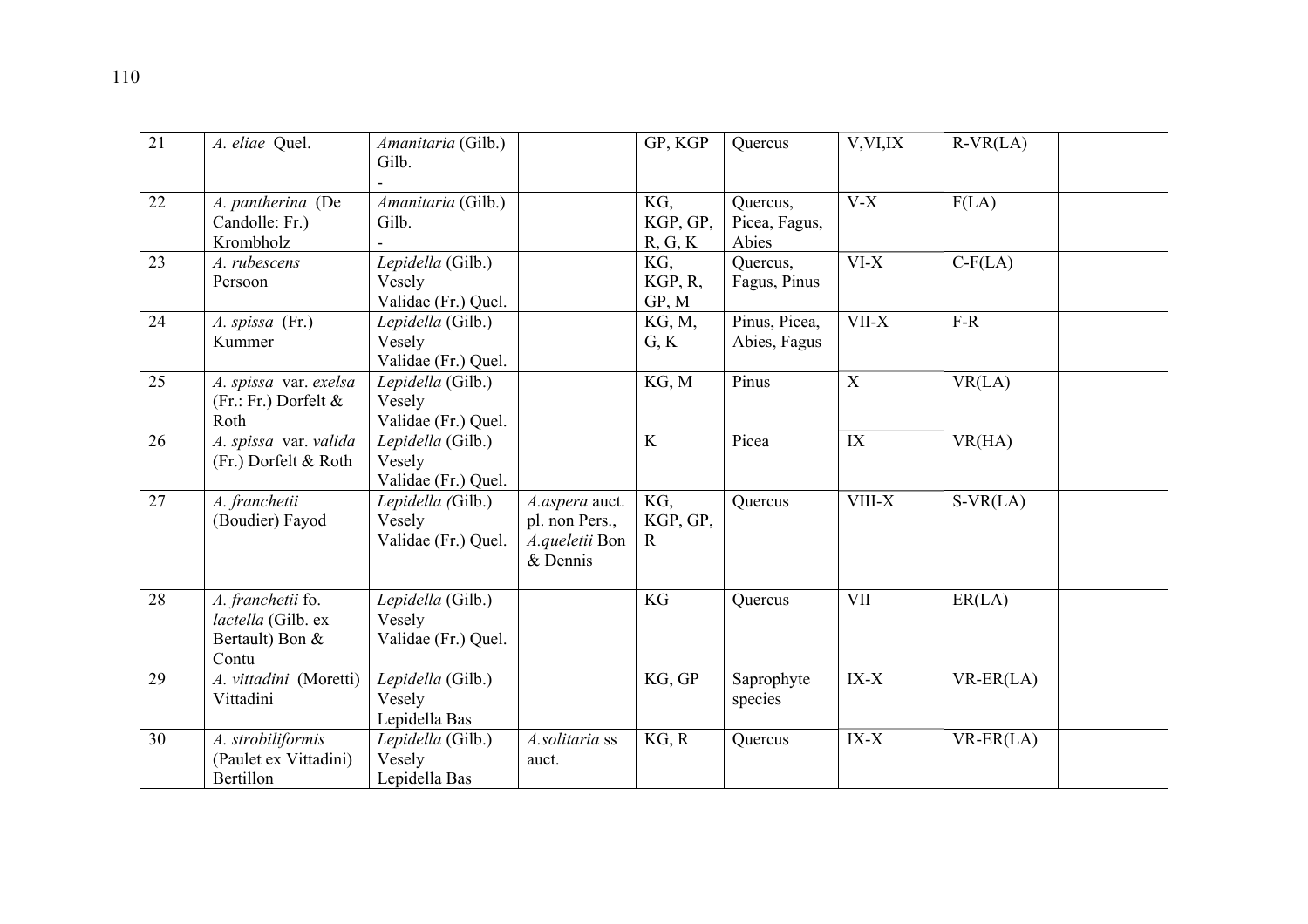| 31 | A. echinocephala<br>(Vittadini) Quel.            | Lepidella (Gilb.)<br>Vesely                              | KGP, R                     | Quercus                            | IX          | $R-VR(LA)$  |                    |
|----|--------------------------------------------------|----------------------------------------------------------|----------------------------|------------------------------------|-------------|-------------|--------------------|
|    |                                                  | Lepidella Bas                                            |                            |                                    |             |             |                    |
| 32 | A. ovoidea<br>(Bulliard: Fr.) Link               | Amidella (Gilb.)<br>Konrad&Maublanc                      | KGP, GP                    | Quercus                            | $\mathbf X$ | $VR-ER(LA)$ |                    |
| 33 | A. phalloides (Vaill.<br>ex Fr.) Link            | Amanitina (Gilb.)<br>Gilb.<br>Phalloideae (Fr.)<br>Quel. | KG,<br>KGP, GP,<br>R, M, G | Quercus,<br>Fagus                  | VII-XI      | $C-S(LA)$   |                    |
| 34 | A. phalloides var.<br>alba (Vittadini)<br>Vesely | Amanitina (Gilb.)<br>Gilb.<br>Phalloideae (Fr.)<br>Quel. | GP, M                      | Quercus                            | VIII-IX     | R(LA)       |                    |
| 35 | $A. verna$ (Bull.: Fr.)<br>Lamarck               | Amanitina (Gilb.)<br>Gilb.<br>Phalloideae (Fr.)<br>Quel. | <b>GP</b>                  | Quercus                            | V,VIII,IX   | VR(LA)      |                    |
| 36 | A. virosa (Lamarck)<br>Bertillon                 | Amanitina (Gilb.)<br>Gilb.<br>Phalloideae (Fr.)<br>Quel. | <b>KGP</b>                 | Pinus                              | <b>VII</b>  | ER(LA)      | Incomplete<br>data |
| 37 | A. citrina<br>(Schaeffer) Persoon                | Amanitina (Gilb.)<br>Gilb.<br>Mappae Gilb.               | KG,<br>KGP, GP,<br>R, G, M | Quercus,<br>Fagus, Abies,<br>Pinus | VIII-XI     | $CC-F$      |                    |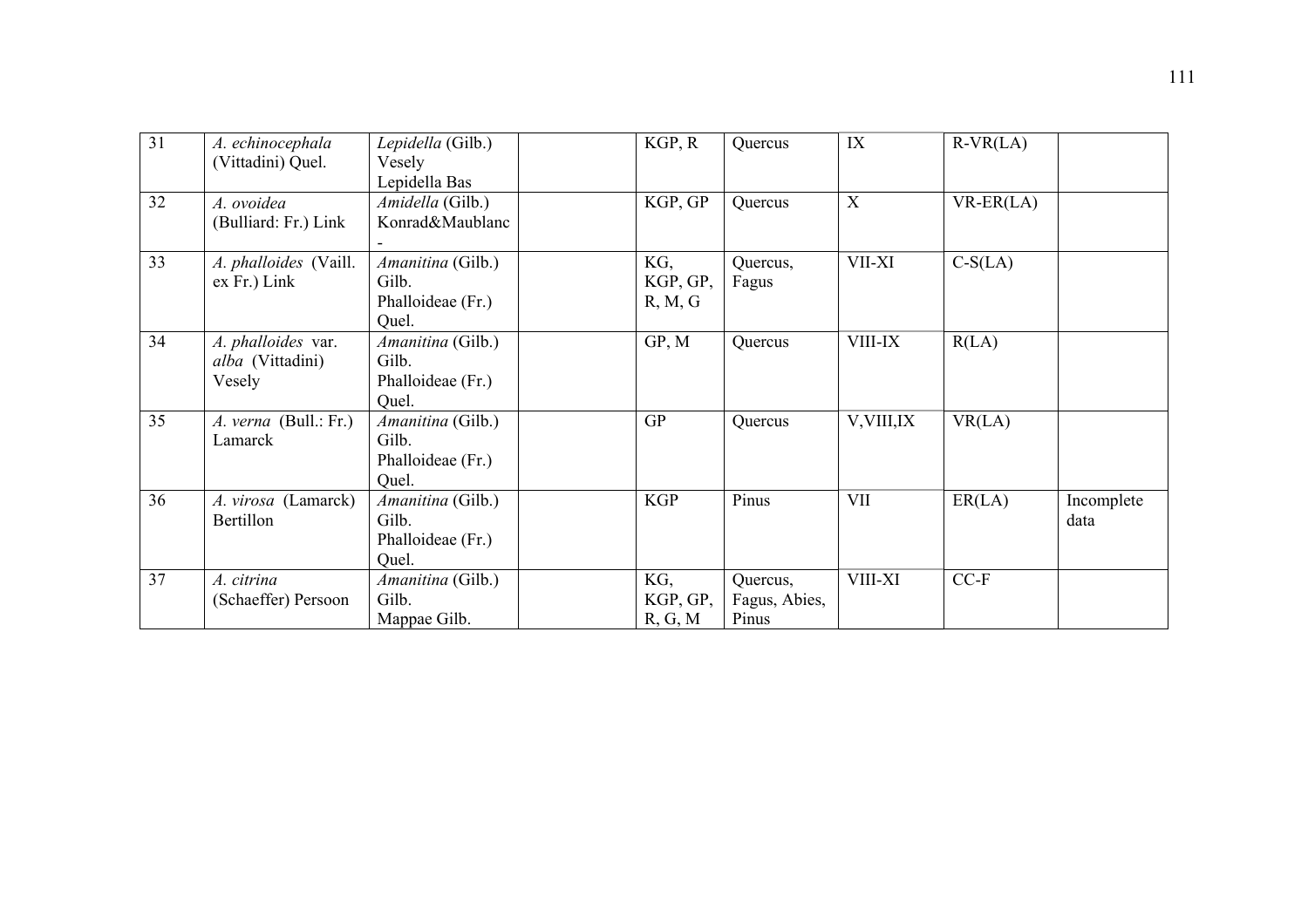## **DISCUSSION**

The diversity of *Amanita* genus in central Serbia, especially in wider region of Kragujevac is extraordinary. Excluding *Amanita* species from specific habitats such as a very high altitude (*A. nivalis* Greville) or a costal sand (*A. boudieri* Barla, *A. gilbertii* Beauseigneur, *A. curtipes* Gilbert), the territory of central Serbia is home of the most European *Amanita* species.



 Figure 1. *Amanita beckeri* Huijsman Figure 2. *Amanita franchetii* fo. *Lactella*  (Gilb. ex Bertault) Bon & Contu

According to the other reliable sources in Serbia (mainly MSS-BG), only a few *Amanita* taxa can be added to Table 2. (*A. pantherina* var. *abietum* (Gilbert) Vesely, *A. porphyria* Albertini & Schweinitz: Fr., *A. umbrinolutea* (Secr. ex Gillet) Bataille) and the *Amanita* genus diversity in Serbia would be completed (in this moment).



Figure 3 *Amanita ovoidea* (Bulliard: Fr.) Figure 4 *Amanita strobiliformis* (Paulet ex Vittadini) Bertillon

Unfortunately, the foreign mycologists and amateurs, reading the comprehensive literature as COURTECUISSE & DUHEM (1995) get wrong information that more than half of *Amanita* species defined in Table 2 are not present in Serbia. Within the *Amanita*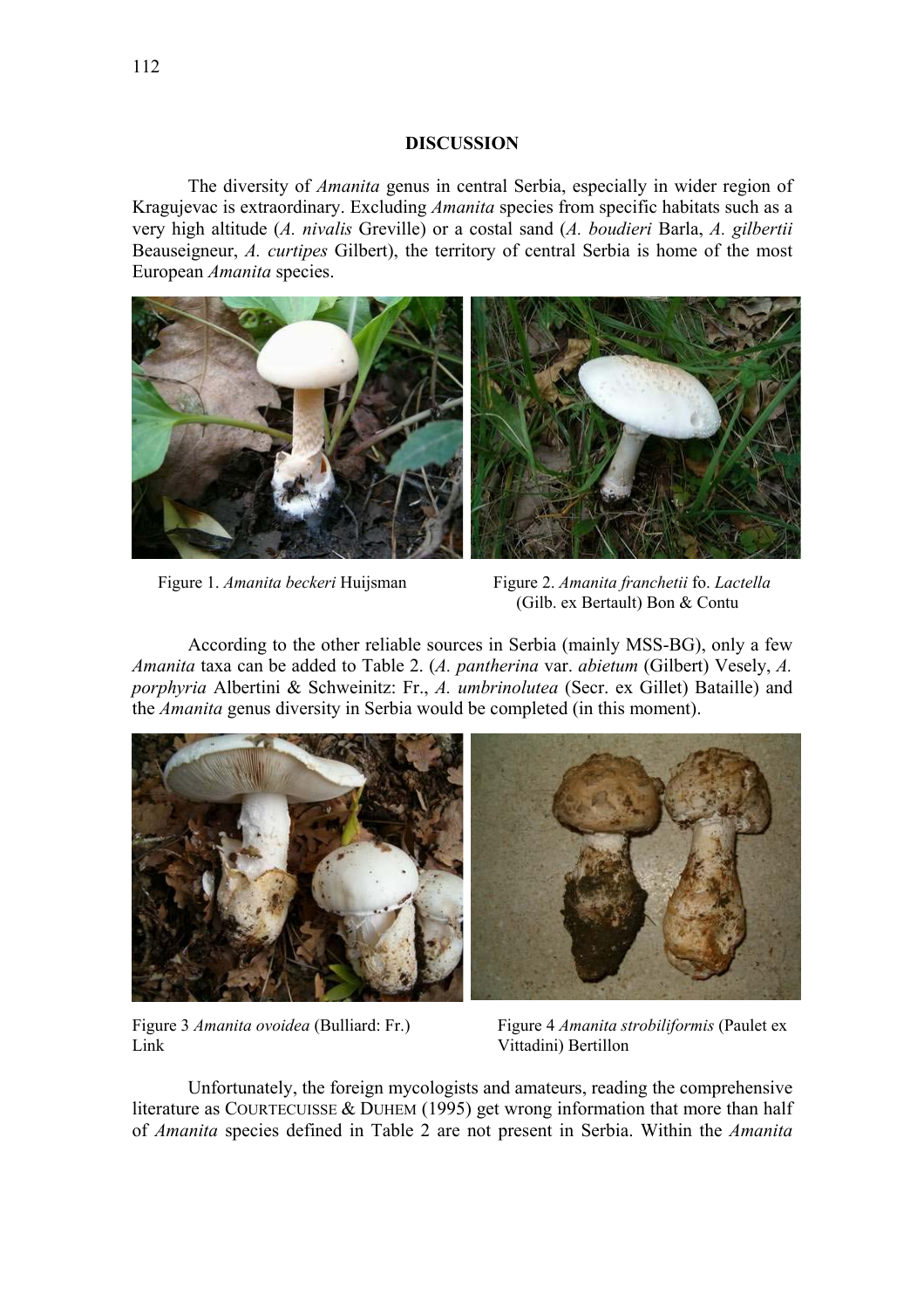genus database of central Serbia, wider region of Kragujevac, especially park of Šumarice takes the special place with its *Amanita* diversity.



Figure 5 *Amanita lividopallescens* (Secr. ex Figure 6 *Amanita eliae* Quel. Gillet) Seyot

Regarding Table 2 it can be noted that 18 of 37 identified *Amanita* species (48.6%) have been found in small area of Šumarice Park. Four *Amanita* species have a habitat in this park, exclusively (e.g. *Amanita beckeri* Huijsman or *A. franchetii* fo. lactella (Gilb. ex Bertault) Bon & Contu, Fig.1 and 2)<sup>\*</sup>. The typical Mediterranean species, *A. ovoidea* (Bulliard: Fr.) Link exclusively habits in region of Kragujevac (Figure 3). In addition, many very rare thermophile species as *A. echinocephala* (Vittadini) Quel., *A. strobiliformis* (Paulet ex Vittadini) Bertillon (Figure 4), *A. lividopallescens* (Secr. ex Gillet) Seyot (Figure 5), *A. eliae* Quel. (Figure 6) and only one saprophyte in genus, *A. vittadini* (Moretti) Vittadini\*\* (Figure 7) have habitats in region of Kragujevac, also. On the other side, the mountain species, *A .regalis* (Fr.: Fr.) Michael, very rare in Italy and south Europe habits in mountain of Goč (Figure 8).

## **CONCLUSION**

The distribution and diversity of Amanita genus in Serbia is extraordinary. With fascinate *Amanita* genus diversity, some small areas, as Šumarice Park of Kragujevac needs protection by local or national law. The wider region of Kragujevac can be considered as very valuable area for thermophile and even characteristic Mediterranean *Amanita* species. Mycorrhizal host of those species are mainly *Quercus* spp.

<sup>\*</sup> Mycological Society of Šumadija has authority on all shown pictures.

<sup>\*\*</sup> Very similar species *A. codinae* (Maire) Singer is saprophyte species too.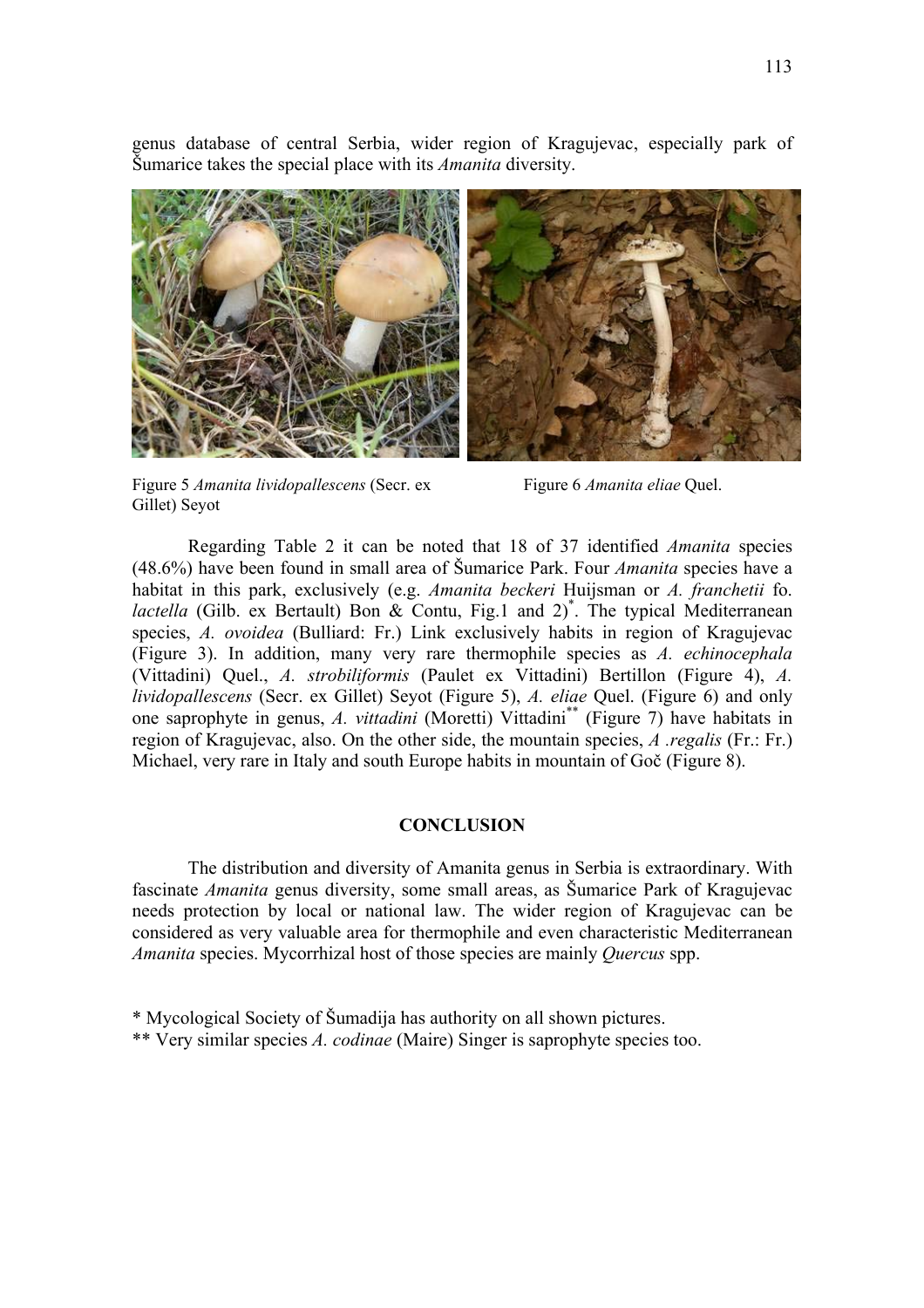

Figure 7 *Amanita vittadini* (Moretti) Vittadini Figure 8 *Amanita regalis* (Fr.: Fr.) Michael

In condition of a lack of the official Checklist and Red List of macrofungi, a lack of plan and coordination between mycological societies in Serbia, a deficiency of any financial support to defined activities, an effort of the local active and good organized mycological societies could be very useful to moderate the reported situation.

# **References:**

- [1] COURTECUISSE, R. & DUHEM, B. (1995): *Mushrooms and tead-stools of Britain and Europe*. Harper Collins, London.
- [2] COURTECUISSE, R. (1999). *Mushrooms of Britain and Europe*. Harper Collins, London.
- [3] ECCF (2003): 33 threatened fungi in Europe Complementary and revised information on candidates for listing in Appendix I of the Bern Convention. *T-PVS (2001) 34 REV* 2.
- [4] ECCF. (2007): *Guidance for Conservation of Macrofungi in Europe*.
- [5] GALLI, R. (2001). *Le Amanite.* Edinatura, Milano.
- [6] HENKEL, T.W., TERBORGH, J. AND VILGALYS, R.J. (2002): Ectomycorrhizal fungi and their leguminous hosts in the Pakaraima Mountains of Guyana. M*ycol. Res.* 106 (5): 515-531.
- [7] IVANČEVIĆ, B. (2002): Zabeležene vrste makromiceta u Srbiji i Crnoj Gori do 1993. godine. *Svet gljiva* 14: 7-10.
- [8] IVANČEVIĆ, B. (2000): Fungi conservation in Yugoslavia. *ECCF Newsletter* 10: 10- 11. (Report).
- [9] IVANČEVIĆ, B. (2006): Review of the Fungi Conservation in Serbia. *ECCF Newsletter* 14: 39-40. (Report).